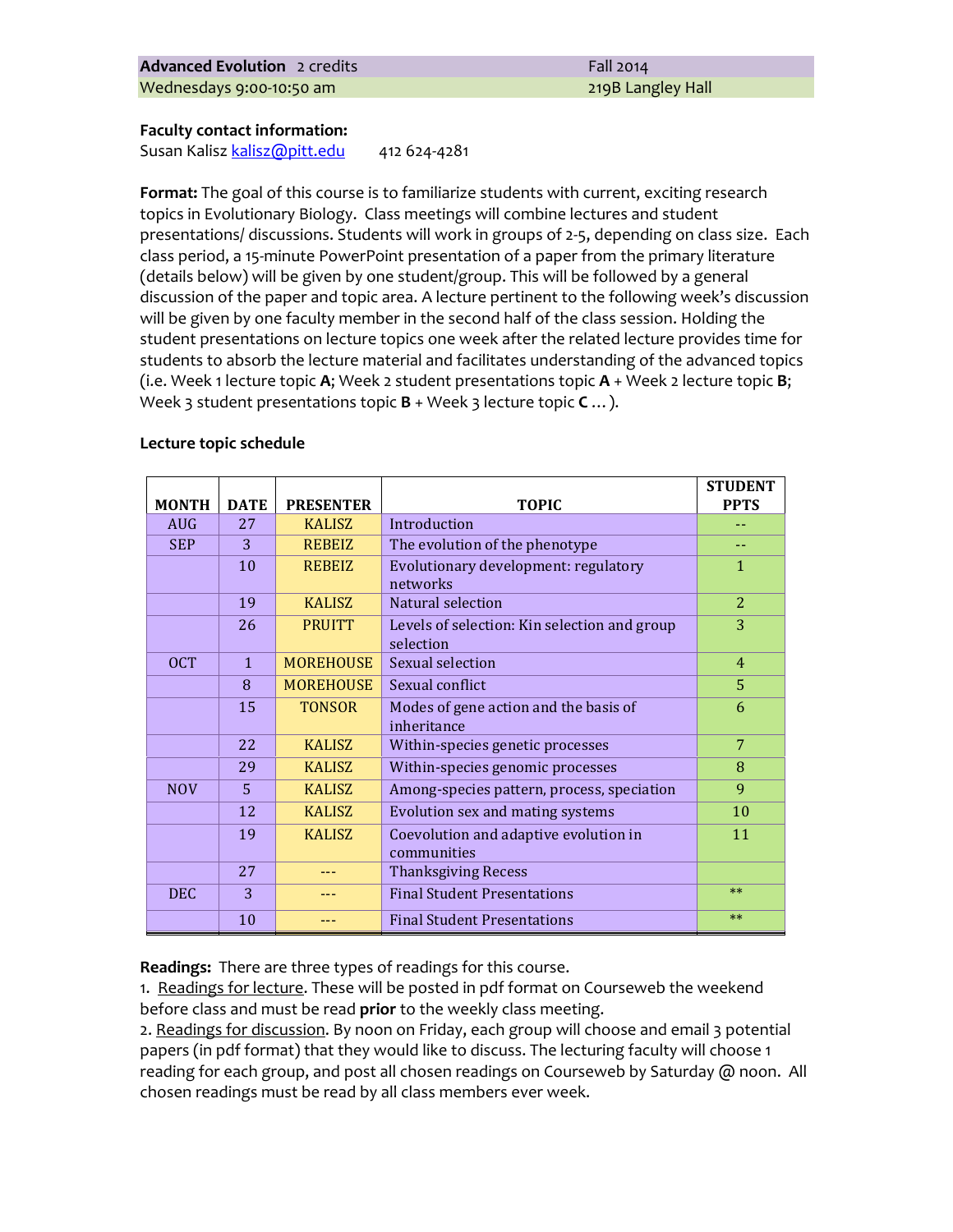3. Refresher readings. For students who would like to refresh their knowledge in areas specific to the weekly advanced topics, we will suggest background/primer readings related to each topic, as needed.

**Note: How to critique a scientific paper:** There are several excellent guides for evaluating and critiquing scientific papers that will help you in preparing presentations and writing questions. Please use these as a guide in preparing your presentation or writing your individual reviews. Examples: http://www.cysjournal.ca/node/37 www.utm.utoronto.ca/...papers/how to read a scientific paper.pdf

### **Course Components:** Grades will be determined by:

1. Class participation in discussion of readings. Participating faculty will keep a record of student participation in discussions.

2. Weekly PowerPoint presentations by one group member. Students will work in groups to prepare a PowerPoint that critiques the paper chosen by the group. One student from the group will be chosen to present the critique (at random in class) by the faculty. The presenter will be graded on the completeness of the critique and understanding of the material in the paper. Each student will be given equal opportunities to present for their group.

3. For each discussion paper, each student will write 3 probing questions related to the topic of the paper. These questions must be emailed as a word document to the faculty prior to the beginning of each class.

4. Final presentation. Each of you is asked to identify an outstanding question in an area of evolutionary research covered in this course and to propose a research program that would tackle that question. The choice of question/topic is up to you, as is the system (i.e., organism, community, gene network, simulation method) you would employ to approach the question. In a 20 minute presentation, you should describe 1) the question and its importance/broader relevance, 2) what is and isn't currently known, 3) the system and experimental approach you would use, including justifying these choices and 4) your (multiple!!) hypotheses and predicted outcomes. Ideally, your experimental approach should allow you to discriminate between multiple competing hypotheses, but in instances where it will not, this should be acknowledged and your planned interpretation of such results discussed. Your ability to clearly devise and communicate this set of objectives will be evaluated by all participants of the course using evaluation forms. 20-25 minute presentations will be followed by 5 minutes of questions and discussion. Some details about the final presentation. I ask that you not simply recycle a rotation topic or grant proposal you have already constructed, although you can propose to use an experimental system from your own work. It is up to you to decide the limits of the depth and complexity of your proposal. This is something you will have to do over and over during your career as a scientist, so you might as well get started. I want to see that you are taking some things of value with you from this course. The most important steps are laying out the

problem, identifying the key issues to be pursued, then developing a framework for pursuing them. Do not worry about what it would cost - consider what it would take pursue the key issues. 

# **I** will be looking for evidence that:

1. You have been thinking about the content of the papers, lectures and discussions. 2. You can identify a question/problem that is both of fundamental importance and exciting in the context of your developing view of your field of study.